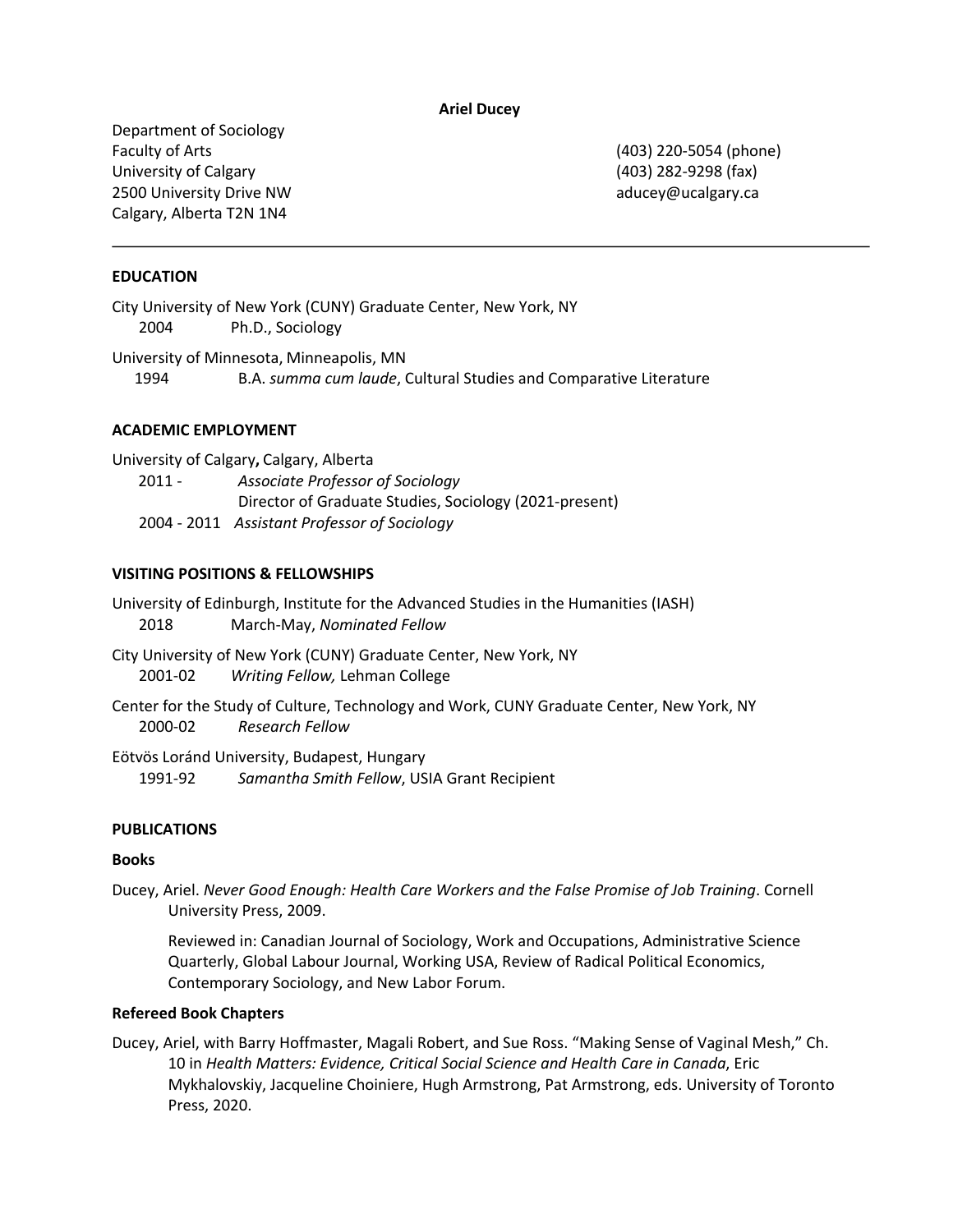- Ducey, Ariel. "Technologies of Caring Labor: From Objects to Affect," pp. 18-32 in *Intimate Labors*, Eileen Boris and Rhacel Parreñas, eds. Stanford University Press, 2010.
- Ducey, Ariel. "More Than a Job: Meaning, Affect, and Training Health Care Workers," Pp. 187-208 in *The Affective Turn: Theorizing the Social*, Patricia Clough and Jean Halley, eds., Duke University Press, 2007.

# **Refereed Articles**

- **Ducey, Ariel**, Claudia Donoso, Sue Ross, Magali Robert. "From Anatomy to Patient Experience in Pelvic Floor Surgery: Mindlines, Evidence, Responsibility, and Transvaginal Mesh," Social Science and Medicine 260: 113151, 2020.
- Mouton, Morgan, **Ariel Ducey**, Judith Green, Lorian Hardcastle, Steven Hoffman, Myles Leslie and Melanie Rock, "Towards 'Smart Cities' as 'Healthy Cities': Health Equity in a Digital Age," Canadian Journal of Public Health, commentary in: "Why Public Health Matters Today" (guest editors: Lindsay McLaren and Trevor Hancock). 10 January 2019.
- **Ducey, Ariel** and Shoghi Nikoo. "Formats of Responsibility: Elective Surgery in the Era of Evidence-Based Medicine," Sociology of Health and Illness, 40(3): 494-507, 2018.
- Mazanderani, Fadhila, Jenny Kelly, **Ariel Ducey**. "From Embodied Risk to Embodying Hope: Therapeutic Experimentation and Experiential Information Sharing in a Contested Intervention for Multiple Sclerosis," BioSocieties, 13(1): 232-254, 2018.
- Gagliardi, Anna, **Ariel Ducey**, Pascale Lehoux, Thomas Turgeon, Sue Ross, Patricia Trbovich, Anthony Easty, Chaim Bell, David R. Urbach "Factors Influencing the Reporting of Adverse Medical Device Events: Qualitative Interviews with Physicians about Higher-Risk Implantable Devices," BMJ Quality & Safety, 27: 190-8, 2018.
- Gagliardi, Anna, Julie Takata, **Ariel Ducey**, Pascale Lehoux, Sue Ross, Patricia Trbovich, Anthony Easty, Chaim Bell, David R. Urbach. "Medical device recalls in Canada from 2005 to 2015," International Journal of Technology Assessment and Health Care, 33(6): 708-14, 2017.
- Gagliardi, Anna, Pascale Lehoux, **Ariel Ducey**, Anthony Easty, Sue Ross, Chaim Bell, Patricia Trbovich, David R. Urbach. "We Can't Get Along Without Each Other": Qualitative Interviews with Physicians About Device Industry Representatives, Conflict of Interest and Patient Safety. PLoS One 12(3): e0174934, 2017.
- **Ducey, Ariel**, Sue Ross, Terilyn Pott, Carmen Thompson. "The Moral Economy of Health Technology Assessment: An Empirical Qualitative Study," Evidence and Policy, 13(1): 7-28, 2017.
- Gagliardi, Anna, Pascale Lehoux, **Ariel Ducey**, Anthony Easty, Sue Ross, Chaim Bell, Patricia Trbovich, Julie Takata, David R. Urbach. "Factors Constraining Patient Engagement in Implantable Medical Device Discussions and Decisions: Interviews with Physicians," International Journal of Quality Health Care, 13: 1-7, 2017.
- Gagliardi, Anna, **Ariel Ducey**, Pascale Lehoux, Sue Ross, Patricia Trbovich, Anthony Easty, Chaim Bell, Julie Takata, Christof Pabinger, David R. Urbach. "Meta-Review of the Quantity and Quality of Evidence for Knee Arthroplasty Devices," PLOS One, 11(10):c0163032, 2016.
- Ross, Sue, Magali Robert, **Ariel Ducey**. "The Short Lifecycle of a Surgical Device: Literature Analysis Using McKinlay's 7-Stage Model." Health Policy and Technology, 4:168-188 2015.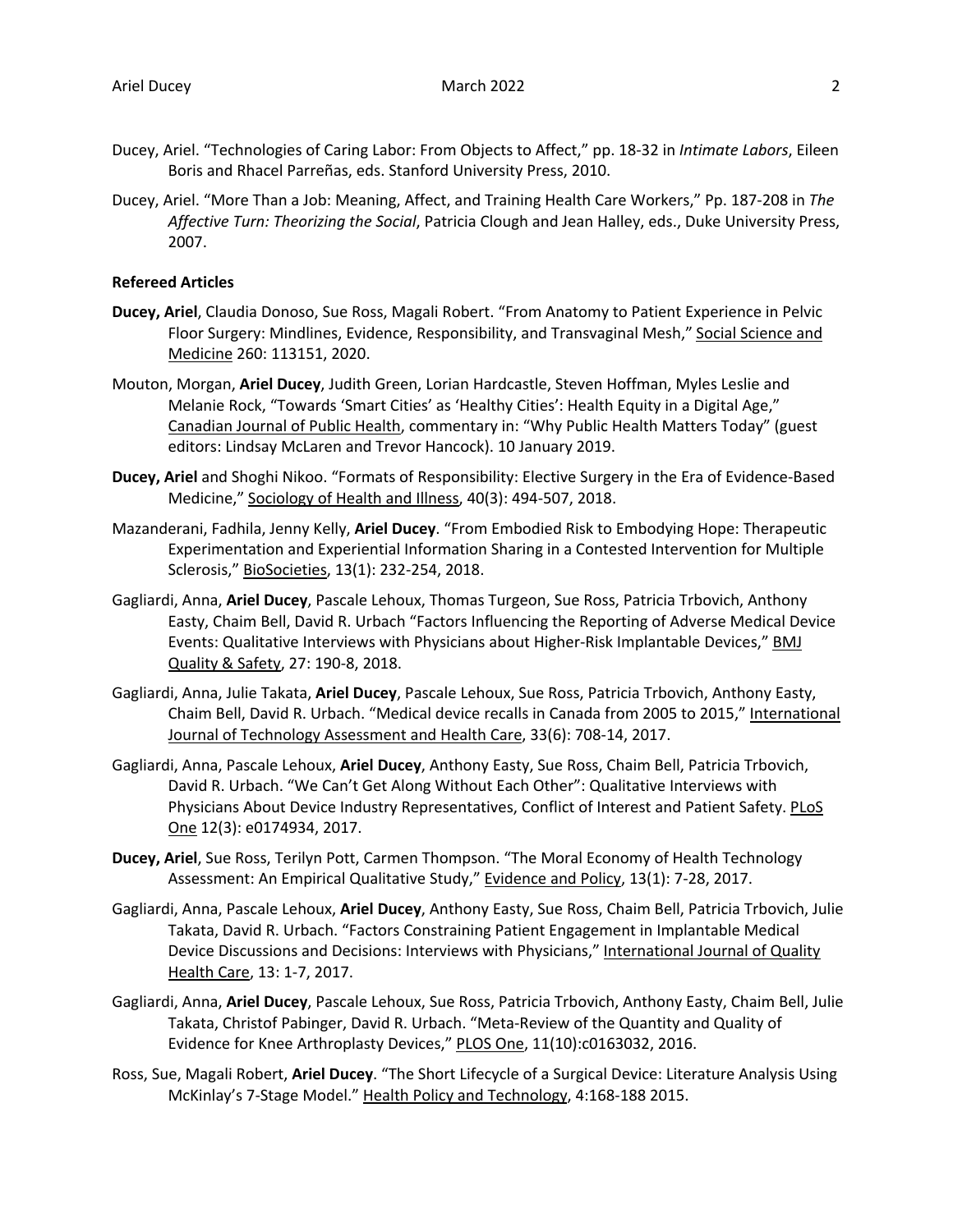- Gagliardi, Anna, Muriah Umoquit, Pascale Lehoux, Sue Ross, **Ariel Ducey**, David Urbach. "Identifying Optimal Post-Market Surveillance Strategies for Medical and Surgical Devices: Implications for Policy, Practice and Research," BMJ Quality and Safety, **0:** 1-9, 2013.
- Ross, Sue, Charles Weijer, Amiram Gafni, **Ariel Ducey**, Carmen Thompson, Rene Lafreniere. "Ethics, Economics, and the Regulation and Adoption of New Medical Devices: Case Studies in Pelvic Floor Surgery," BMC Medical Ethics 11 (14), 2010.
- **Ducey, Ariel**, Heather Gautney, and Dominic Wetzel. "Regulating Affective Labor: Communication Skills Training in the Health Care Industry," Research in the Sociology of Work, 12: 49-72, 2003.
- **Ducey, Ariel**. "What's the Use of Job Descriptions? Reflections from the Health Care Industry," Working USA, 6 (2): 40-55, 2002.

## **Under Review**

Ducey, Ariel, Claudia Donoso, Sue Ross, Magali Robert, "Surgeons' Embodied Experience and Dangerous Practices: Understanding Widespread Patient Harm," *Sociology of Health and Illness* (February 2022)

## **Non-Refereed Contributions**

- Ducey, Ariel. "Reckoning with Transvaginal Mesh: Clinical Labour and Affect Economies," blogpost, SKAPE: Centre for Science, Knowledge and Policy at Edinburgh, 20 April 2018
- Ducey, Ariel. Review of *Caring for America: Home Health Workers in the Shadow of the Welfare State*. New York: Oxford, 2012. Journal of Health Politics, Policy and Law 38 (3): 614-19, 2013.
- Ducey, Ariel. Review of *Global Public Health Vigilance: Creating a World on Alert* by Lorna Weir and Eric Mykhalovskiy, Health 16(2): 226-231, 2012.
- Ducey, Ariel. "Three Recession Myths." www.nursetogether.com, 07/19/2009
- Ducey, Ariel. "Health-Care Monster Being Given a Bad Rap," Opinion Piece, Calgary Herald, April 26, 2006.
- Ducey, Ariel. "The Status of Health Promotion Policies Among Selected U.S. Insurers," Report for Neil Miles Consulting, New York, 2004.
- Ducey, Ariel. "A Survey of the Impact of Health Maintenance Organizations (HMOs) on Consumers," Report for Neil Miles Consulting, New York, 2002.
- Ducey, Ariel. Review of *The Politics of Women's Bodies* by R. Weitz. Women and Health, 31(4): 107-109, 2001.
- Ducey, Ariel, Stanley Aronowitz, Heather Gautney and Dominic Wetzel. "The Impact of Communication Skills Training: An Evaluation." Center for the Study of Culture, Technology, and Work, CUNY, July 2001.
- Ducey, Ariel and Stanley Aronowitz. "Occupations in Subacute Care." Center for the Study of Culture, Technology, and Work, CUNY, May 2000.
- Ducey, Ariel. Review of *Genetic Maps and Human Imaginations* by B.K. Rothman, Woman: The Center for the Study of Women and Society. 18(2): 7-8, 1999.
- Katz Rothman, Barbara and Ariel Ducey. "The Ethics of Reproductive Technologies." Report commissioned by Ford Foundation, June 1998.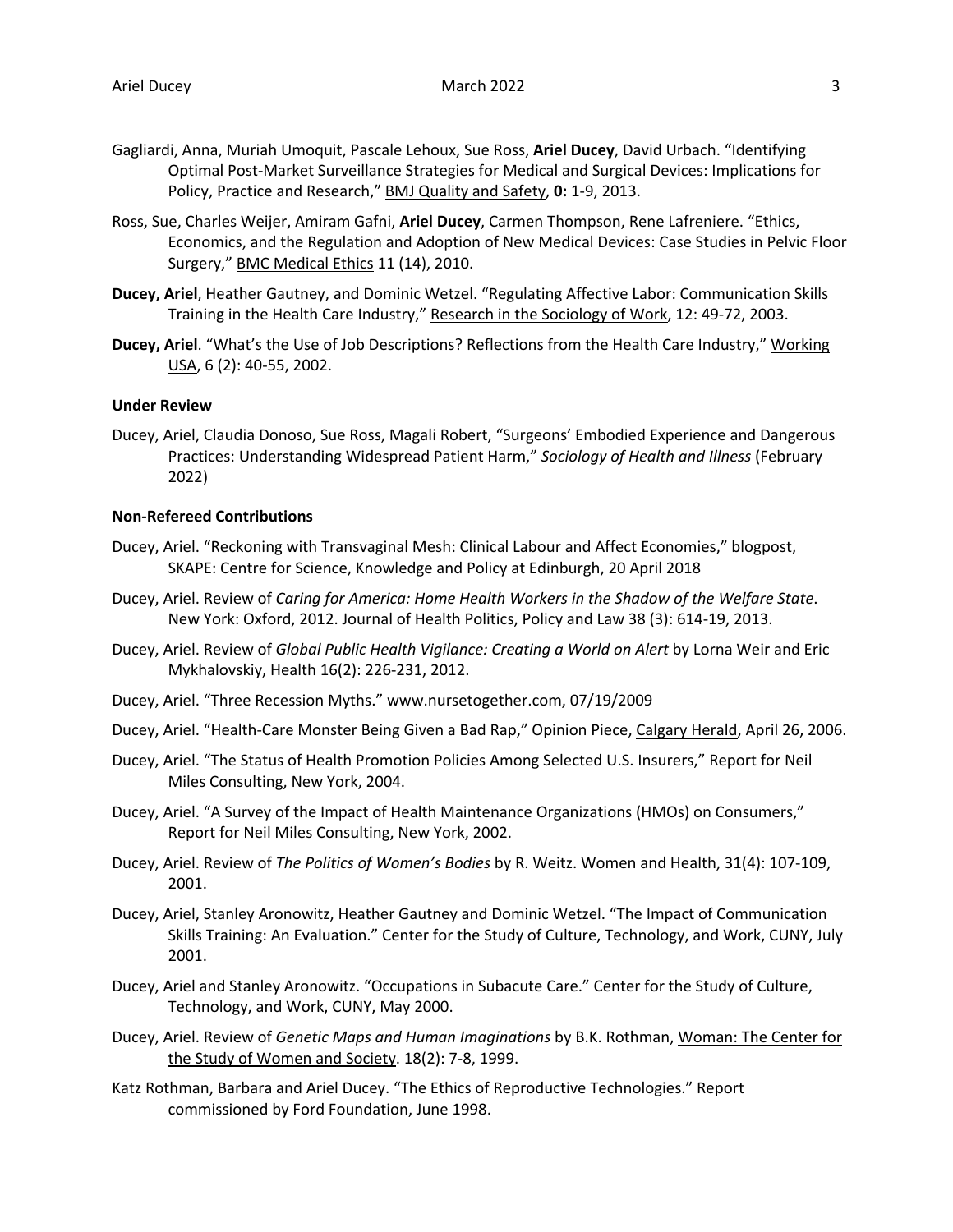# **PUBLIC AND CREATIVE WORK**

- "Moral Horizons of Pain," short animated film for the *Phenomenology Around the World Video Series,* The International Merleau-Ponty Circle, release date April 2022. Co-created with Pratim Sengupta, Santanu Dutta (Director), Martina Kelly.
- "Moral Horizons of Pain," Canmore artsPlace, Alberta. Free, public art-tech installation. August 29& October 23 & 24, 2021.

# **GRANTS**

- Co-Investigator, CIHR Health Research Training Platform Pilot Competition, "GROWW (Guiding interdisciplinary Research on Women's and girls' health and Wellbeing), \$2,550,000 (2022-2028). PIs: Amy Metcalfe, Erin Brennand, Ryan Van Lieshout, Jennifer Gordon.
- **Principal Investigator**, New Frontiers in Research Fund (NFRF) Exploration Grant, "Data, Touch, Technology and Medical Care" (2020-22), \$246,861. Co-PI: Martina Kelly, Department of Family Medicine, Cumming School of Medicine, University of Calgary. Co-Investigator: Pratim Sengupta, Department of Learning Sciences, Werklund School of Education, University of Calgary.
- Co-Investigator, MSI Foundation for Research, "Uterine Preservation Versus Hysterectomy for Pelvic Organ Prolapse," (2020-21), \$99,699, PI: Erin Brennand, Asst. Professor, Department of Obstetrics & Gynecology, Cumming School of Medicine, University of Calgary.
- **Principal Investigator**, Canadian Institutes of Health Research (CIHR), Catalyst Grant: Ethics, "Moral Economies, Ethics, and Improving Health Care: A Qualitative Study of the Adoption of Devices and Procedures in Pelvic Floor Surgery" (2015-2017), \$98,883. Co-investigators: Sue Ross (University of Alberta), Magali Robert (University of Calgary), Barry Hoffmaster (University of Western Ontario)
- Co-Investigator, Canadian Institutes of Health Research (CIHR), Operating Grant, "Safety of Medical Devices Licensed for Use in Canada: A Mixed Methods Study to Inform Policy for Effective Post-Market Surveillance" (2014-2017), \$411,277. Project PIs: Dr. Anna Rosa Gagliardi (University Health Network, Toronto), Dr. David Urbach (University Health Network, Toronto)
- Co-investigator, CIHR Research Initiative in Substance Misuse, "Prairie CRISM Node Proposal" (2014-18), \$550,417. Project PIs: Drs. Allan Aubry, Colleen Dell, David Hodgins, Cameron Wild (University of Alberta)
- Co-Investigator, CIHR Planning and Dissemination Grant, "Balancing innovation and safety: national multi-sector meeting on post-market surveillance of medical devices" (May 2016 to April 2017, \$10,000). Dr. Anna Gagliardi, PI (University Health Network, Toronto), Dr. David Urbach (University Health Network, Toronto), Dr. Pascale Lehoux, Dr. Sue Ross, Dr. Patricia Trbovich.
- **Principal Investigator**, University of Calgary, University Research Grants Committee Start-Up Grant, "Conceptualizing the Contingent in the Adoption and Use of Medical Devices: An Historical Ethnography of the Tension-Free Vaginal Tape (TVT)" (2012-2014), \$17,924
- Co-Investigator, Canadian Institutes of Health Research, Planning/Meeting Grant, "Prioritizing Research on Interventions to Prevent and Reduce Surgical Device-Based Adverse Events" (March 2011), \$24,628. PIs: Dr. Anna Rosa Gagliardi (University Health Network, Toronto), Dr. David Urbach (University Health Network, Toronto)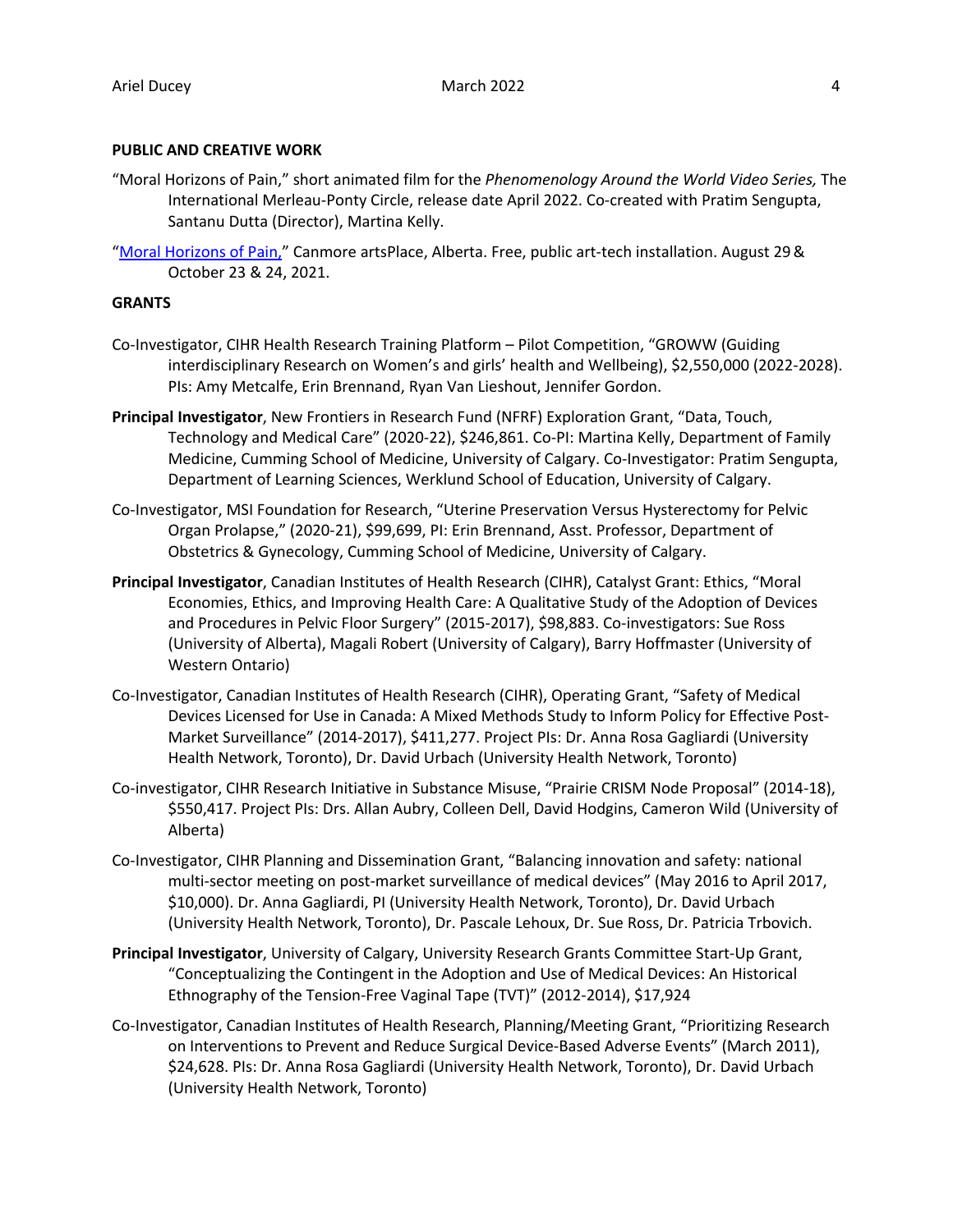- Collaborator, Canadian Institutes of Health Research (CIHR), Dr. Sue Ross, PI (Department of Obstetrics and Gyneacology, Calgary Health Region), "Ethics, Economics and the Regulation and Adoption of New Medical Devices in Pelvic Floor Surgery" (2010-2012), \$99,352
- **Principal Investigator**, SSHRC, "Governmentality and the Role of Consulting Firms in Health Care," 4A (recommended for funding, insufficient funds), 2009 competition
- Collaborator, Canadian Health Services Research Foundation, Dr. Cathie Scott, PI, "Contexts and Models in Primary Healthcare and their Impact on Interprofessional Relationships" (2006-2010), \$200,000
- 1199 SEIU Training and Upgrading Fund Grant (graduate researcher), evaluation of communication skills training (2001), \$50,000
- 1199 SEIU Training and Upgrading Fund Grant (graduate researcher), effects of subacute care on health care occupations (1999), \$25,000

#### **AWARDS**

Teaching Excellence Award, Faculty of Social Sciences, University of Calgary, 2009

- Honourable Mention, Students' Union Teaching Excellence Awards, University of Calgary, 2006-07
- Nominee, Students' Union Teaching Excellence Awards, University of Calgary, 2004-05
- Dissertation Fellowship, Spencer Foundation Discipline Based Studies in Education, CUNY Graduate Center, directed by Drs. Michelle Fine and Colette Daiute, Ph.D. Program in Social Psychology, 2001
- Distinction, Second-level Doctoral Exams (Oral), in science and technology, health and illness, labor and class consciousness, 2001
- CUNY Graduate Center University Fellowship, tuition fellowship, 1996-98
- Selmer Birkelo Scholarship, College of Liberal Arts Award for Academic Distinction, University of Minnesota, 1993
- Waller Scholarship, Cultural Studies Program Award for Leadership and Academic Achievement, University of Minnesota, 1992 and 1993

# **PRESENTATIONS AND CONFERENCES**

- "Towards the Creative Re-Presentation of What Embodiment Does in Clinical Care," Senses in Modern Health/Care Environments conference, Bristol UK and via zoom, April 4-5, 2022.
- "A Sense of Responsibility: Bodies and Technologies in Medical Practice During the COVID-19 Pandemic," with Pratim Sengupta, Martina Kelly, Santanu Dutta, Megha Sanyal, Eastern Sociological Society annual meeting, Health Professions Education mini-conference, March 10-13, 2022
- Technological Futures of Care, Invited Discussant, Carework Network Virtual Symposium, "Moving Past Emergency Responses: Care as Essential Infrastructure," March 1-3, 2022
- "Documenting a Changing Medical Sensorium: A Transdisciplinary Team's Experiments in Method," with Pratim Sengupta and Martina Kelly, Gender Work and Organizations Conference (virtual), Kent University, England, June 30, 2021

"Symbolic Violence and the Complex Art of Modeling Pain," with Dr. Pratim Sengupta and Santanu Dutta,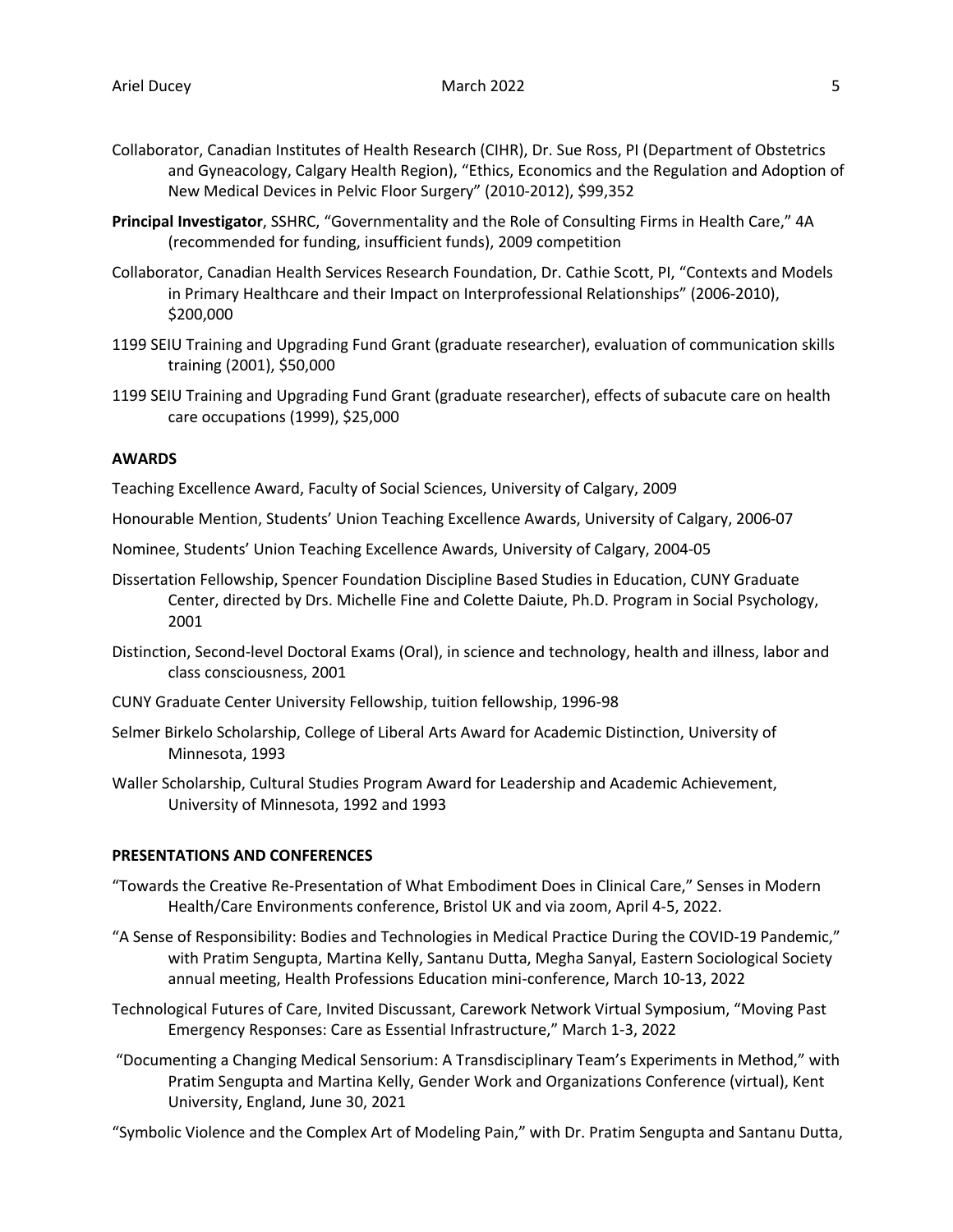#### Ariel Ducey **Exercise 2022 March 2022** 6

NULab for Texts, Maps, and Networks, Northeastern University (Boston), virtual, June 2, 2021

- "Moral Horizons: Modeling Pain, With People," with Dr. Pratim Sengupta and Santanu Dutta, Lecture 2 in Dr. Sengupta's Distinguished Lecture Series, Vanderbilt Climate Change Initiative & Robert Penn Warren Center for the Humanities, Vanderbilt University, virtual (virtual), March 19, 2021
- "Surgical Judgment, Policy, and Reckoning in the Wake of Transvaginal Mesh," Society for the Advancement of Socioeconomics (SASE) Annual Meetings, New York, NY, June 27, 2019
- "Surgical Judgment and the Politics of Evidence and Responsibility in Health Care," Science in Public Conference, Cardiff University, December 18, 2018
- "The Experience of Incongruous Treatment Practices in Surgery: Knowledge, Evidence, and Responsibility," British Sociological Association Medical Sociology Group Annual Meeting, Glasgow, UK, September 13, 2018
- "Reconfiguring Ethicality in Surgery in the Wake of Transvaginal Mesh," Durham University, Department of Sociology, May 3, 2018
- "Surgery and Responsibility in the Wake of Transvaginal Mesh," Work in progress seminar, Institute for Advanced Studies in the Humanities, University of Edinburgh, April 19, 2018
- "Ignorance, Uncertainty, and the Financialisation of the Medicine in the Case of Transvaginal Mesh," British Sociological Association Annual Meetings, Newcastle, April 11, 2018
- "Reckoning with Transvaginal Mesh: Clinical Labour and Affect Economies," Invited Talk, Usher Institute Centre for Population Health Sciences, University of Edinburgh, March 27, 2018
- "Reckoning with Transvaginal Mesh: Affect, Knowledge, Sociology," COSEP talk, Department of Sociology, University of Calgary, February 14, 2018
- "Situating Innovation and Ethical Reasoning in Pelvic Floor Surgery: A Qualitative Study," Dept. of Obstetrics and Gynecology, Clara Christie Research Day, University of Calgary, May 12, 2017
- "Making Test Subjects: Globalized Clinical Labor and Affect in the Case of Transvaginal Mesh," Invited Talk, Panel: Affective Labors of Precarity, National Women's Studies Association Annual Conference, Milwaukee, WI, November 12-15, 2015
- "Care, Choice, and Autonomy in Surgical Consultations," Concerning Relations: Sociologies of Conduct, Care and Affect (workshop), University of Exeter, November 2014.
- "Kits, Surgery, and Markets: A Case from Urogynecological Surgery." Annual Meetings of the Society for the Social Studies of Science, San Diego, CA, October 10, 2013.
- "Knowing and Acting in Clinical Practice: A Case from Urogynaecological Surgery," SSHRC-Situating Science Research Workshop, "Where is the Laboratory Now?" University of Calgary, June 7, 2013.
- "Getting Novel Devices into Patients: The Case of the Tension-Free Vaginal Tape (TVT)," Biannual Meetings of the Canadian Society for the Sociology of Health, Ottawa, ON, October 28-30, 2010.
- "Health Care Unionism and the Future of American Labor." Left Forum 2009: Turning Points. Pace University, New York, NY, April 2009.
- "Intimate Labor and Affective Technology." Intimate Labors: An Interdisciplinary Conference on Domestic, Care, and Sex Work. University of California, Santa Barbara, October 2007.
- "A Sociologist's View of Teamwork." Calgary Health Region, Interprofessional Practice Conference, November 2005. (invited speaker)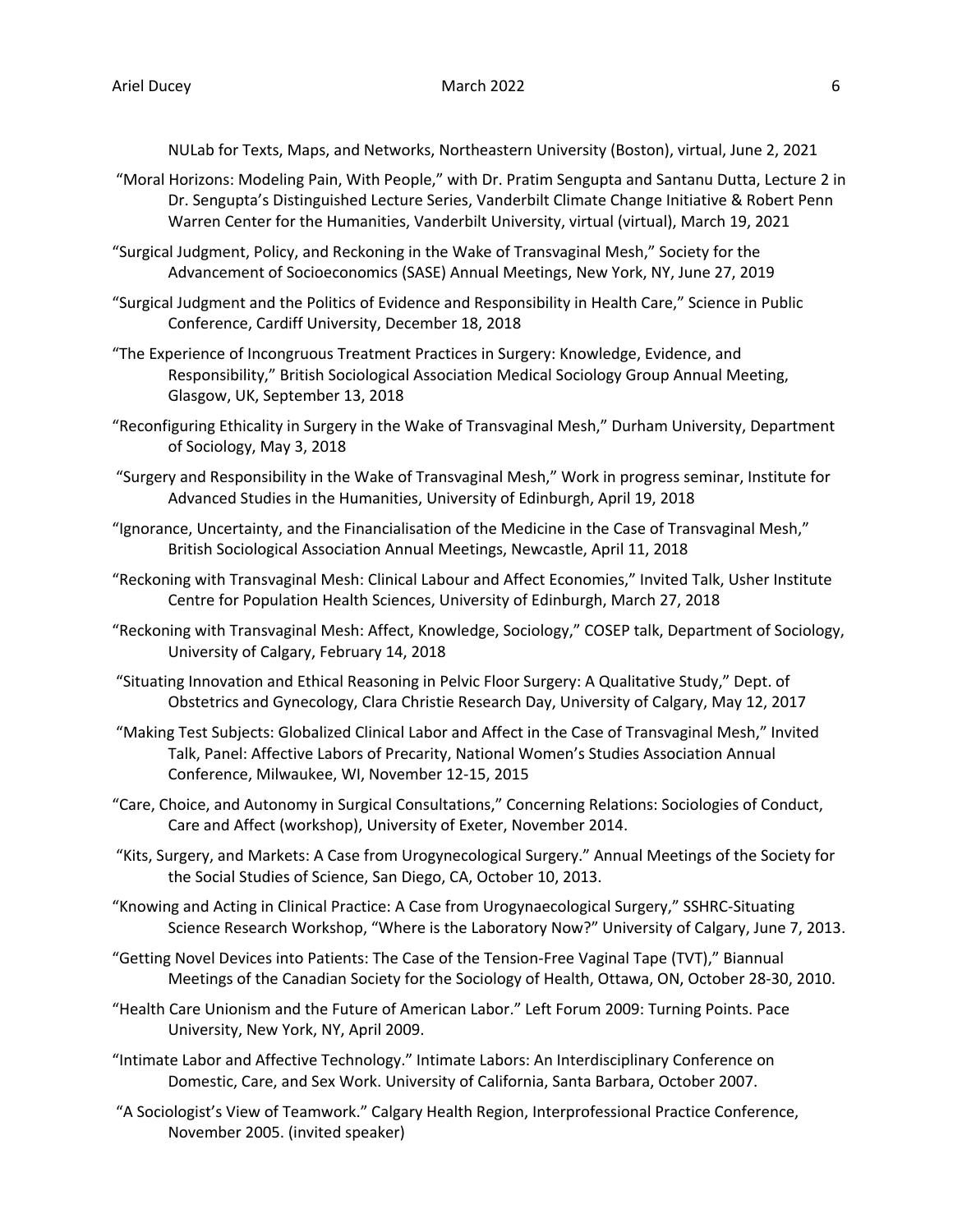- "Emotions and Incalculable Value." Annual Meetings of the Society for the Advancement of Socio-Economics, Budapest, Hungary, June 2005.
- "The Promise of Mobility: Training Health Care Workers." Annual Meetings of the Society for the Advancement of Socio-Economics, Washington DC, July 2004.
- "Organized Indifference: A Union's Approach to Training." 4th Annual Meeting of the Carework Network, San Francisco, CA, August 2004.
- "Expectations of the Self in 'Soft Skills Training'." Annual Meetings of the Society for the Study of Symbolic Interaction, Atlanta, GA, August 2003.
- "The Impact of Communication Skills Training: A Case from the Health Care Industry." Annual Meetings of the Eastern Sociological Society, Boston, MA, March 2002. (with Heather Gautney and Dominic Wetzel)
- "The Sociological Future of Bioethics." Annual Meetings of the Eastern Sociological Society, Thematic Session, Boston, MA, March 2002. (Invited paper)
- "Rethinking Vocational Education: Health Care Workers' Experiences of Training and Education." Consortium for Worker Education, Conference on Women and Work, New York, NY, March 2002.

# **POSTERS/ABSTRACTS, NON-FIRST AUTHOR PRESENTATIONS**

- Kelly, Martina, Ariel Ducey, Pratim Sengupta, Santanu Dutta. "Moral Horizons of Pain, Experiencing the Body in Medicine: A Critical Phenomenological Study," CS12 (Creating Space 12), Canadian Association for Health Humanities, Calgary, Alberta, April 21-22, 2022
- Dutta, Santanu, Ariel Ducey, Pratim Sengupta. "Ethical Perception and Moral Horizons in Clinical Care-Work," American Educational Research Association Annual Meetings, San Diego, CA, April 22-25, 2022
- Nikoo, Shoghi, Ariel Ducey. Poster. "The problematic role of 'patient choice' in elective surgical decisionmaking." 6th Annual Leaders in Medicine Research Symposium, Calgary, Alberta. November 14, 2014. (Best Poster Presentation in Group Award)
- Ross, Sue, Magali Robert, Ariel Ducey. "Withdrawal of TVT Secur: Evidence from the Medical Literature about Impact of the Device Life Cycle." Society of Obstetricians and Gynaecologists of Canada, 2013 Annual Clinical Meeting, June 11-14, Calgary.
- Nikoo, Shoghi, Ariel Ducey. Poster. "Ethics in Surgical Innovation: Lessons of the Intravaginal Slingplasty." Annual Leaders in Medicine Research Symposium, University of Calgary, November 8, 2013.
- Ross, Sue, Magali Robert, Ariel Ducey. "The Impact of Commercial Decisions on Surgical Progress: The Case of TVT Secur." Canadian Agency for Drugs and Technologies in Health, 2013 Symposium, 5-7 May, St John's, Newfoundland.
- Ross, Sue, Carmen Thompson, Ariel Ducey, Rene Lafreniere, Amiram Gafni, Charles Weijer. "Contrasting roles of HTA Organisations in Canada: Evidence from a Qualitative Interview Study." Canadian Agency for Drugs and Technologies in Health, 2011 Symposium, April 3-5, Vancouver, British Columbia.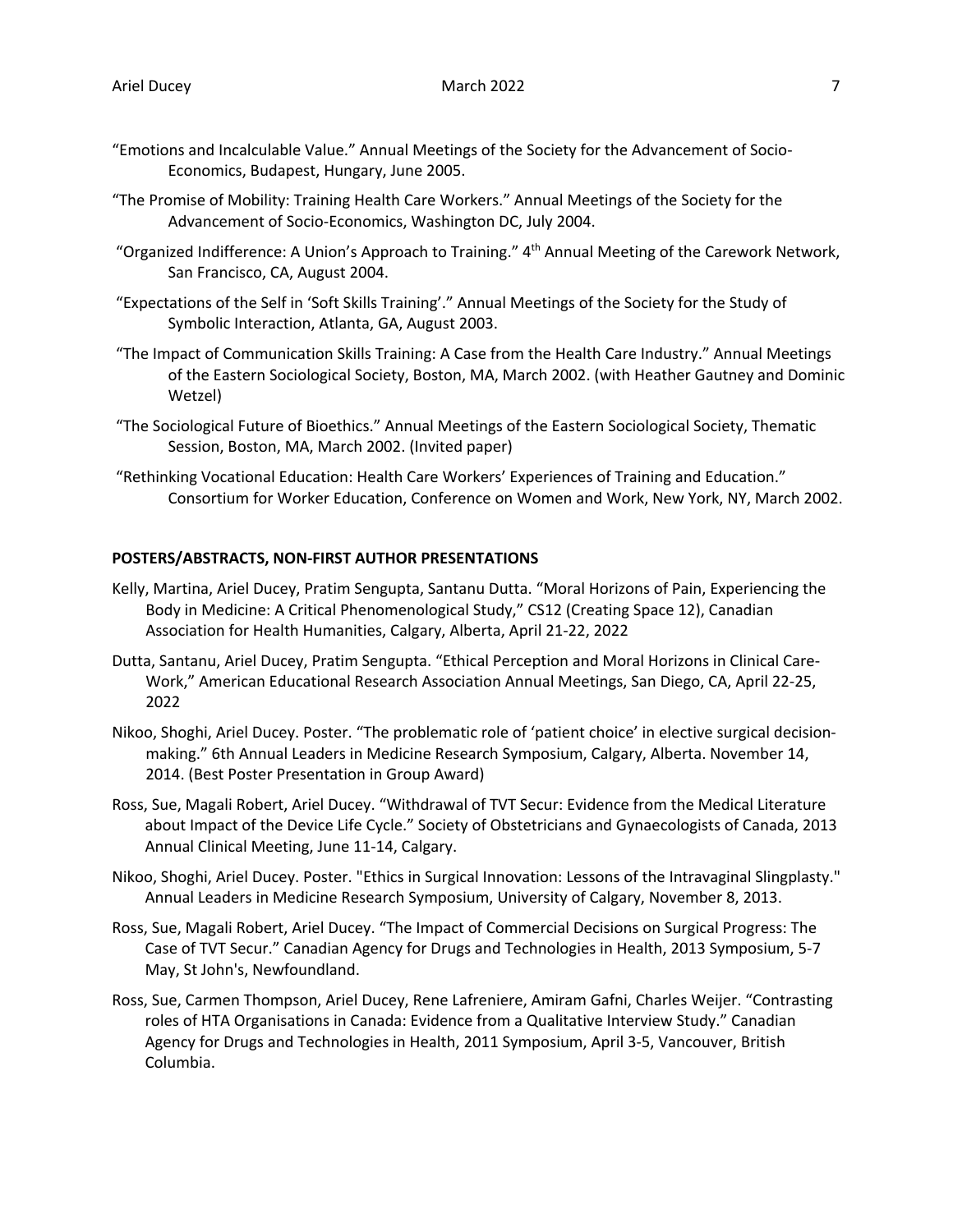Thompson, Carmen, Sue Ross, Ariel Ducey, Rene Lafreniere, Amiram Gafni, Charles Weijer. "Clinicians' and Administrators' Views of Hospital Health Technology Assessment." Canadian Agency for Drugs and Technologies in Health, 2011 Symposium, April 3-5, Vancouver, British Columbia.

#### **CONFERENCE ORGANIZATION**

- Co-convener (with Dawn Lyon, Sociology, University of Kent; Dawn Lyon, Essex Business School; Darren Thomas Baker, School of Business, University College Dublin) "Gendered Spaces, Places and Temporalities of Work: Methodological Directions and Challenges," Stream 13 (five panel sessions), Gender, Work and Organization 11<sup>th</sup> Biennial International Interdisciplinary Conference, University of Kent, UK (virtual), June 30 – July 1, 2021
- Co-convener (with Karen Gregory, University of Edinburgh and Elizabeth Wissinger, City University of New York), "Work and the Feeling of the Future," Mini-Conference (19 papers in five panels), Society of the Advancement of Socio-economics (SASE) Annual Meetings, New York, NY June 2019

# **TEACHING AND SUPERVISION**

#### **Doctoral Supervisor**

#### *Current*

Kate Hickey, "Assembling Binge Eating Disorder: A New Object of Governance?"

#### *Completed*

- Kristen Chaisson, "Examining the World Health Organization's Governance and Response to Noncommunicable Diseases: A Foucauldian Analysis," defended April 2020
- Diane Field, "Achieving Publicly Funded Midwifery in Alberta: A Case Study of the Changing Nature of Midwifery Work" (Tom Langford, Sociology, Co-Supervisor), defended June 2018
- Jason Ponto, "Governing Mobilities: A Historical Sociology of Contemporary Urban Transportation in Calgary (Canada) and Amsterdam (Netherlands)" (Byron Miller, Geography, Co-Chair), defended April 2017

### **Master's Thesis Supervisor**

#### *Current*

Erin Knox, "A Qualitative Study of Metrics in a Collaborative Pain Care Clinic," started Fall 2020 Recipient: Faculty of Graduate Studies Master's Research Scholarship (\$18000)

Naomi Haggstrom, starting September 2021

#### *Completed*

- Alexander Van Olm, "How Legal Problems Affect Health and the Role of Medical Legal Partnership in Canada," defended August 2021
- Jessica Van Dyke, "Harm Reduction in Canadian Health Care: A Qualitative Study of Caring and Compassion in a Supervised Consumption Clinic," defended April 2020
- Daniel Stefulic, "How Mental Health Care Workers Meet Client Needs for Care in Organizational Contexts," defended April 2020
- Shoghi Nikoo, "Decision-Making in Practice: Surgical Actionability and Consent in Pelvic Floor Medicine," defended May 2014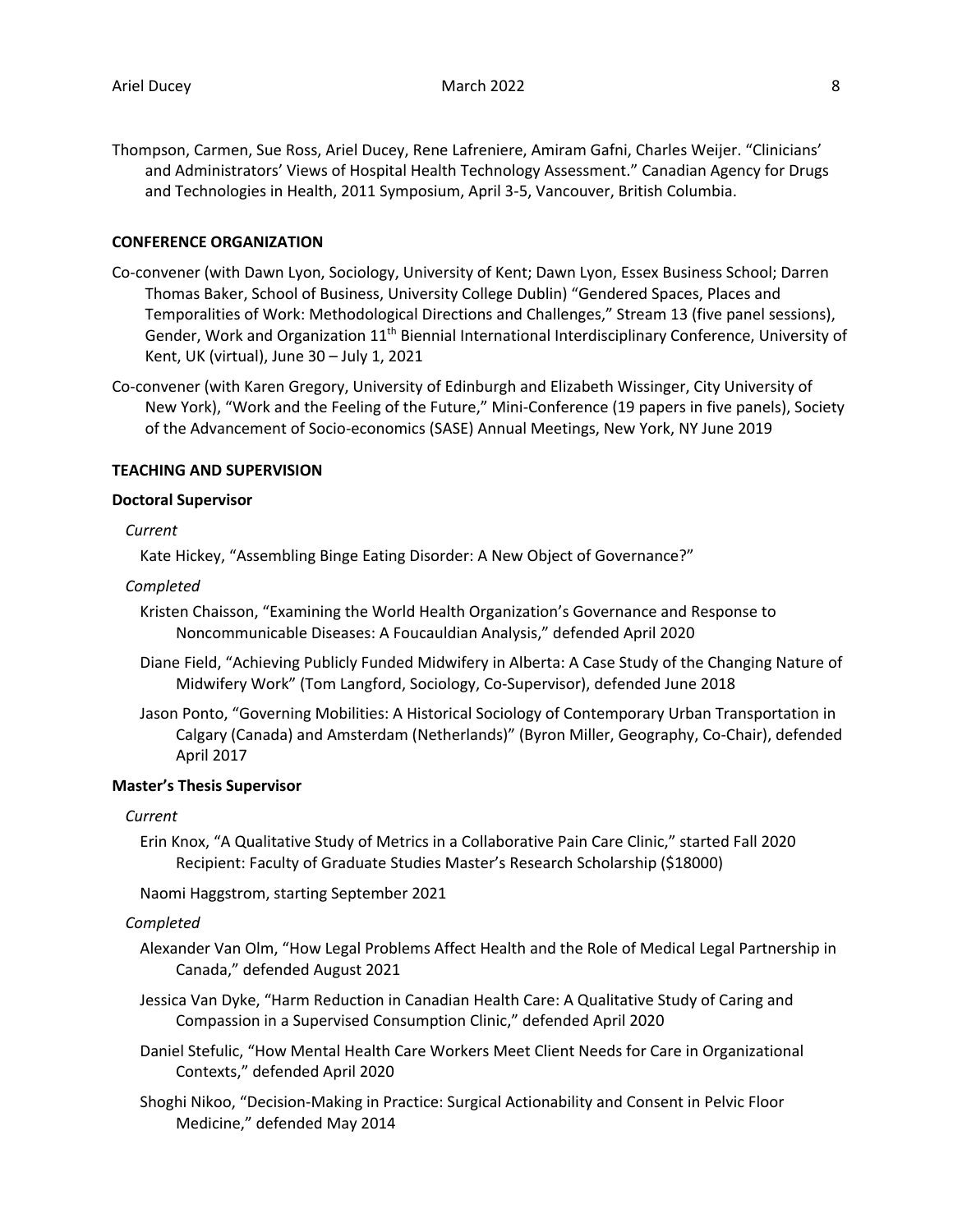- Jenny Kelly, "A 'Controversial' Decision: Multiple Sclerosis Patients, Online Medical Knowledge and the CCSVI Procedure," defended April, 2012
- Gary Barron, "Governmentality and Mental Health Services: Community Treatment Orders in Alberta," defended April, 2011 Recipient: CIHR Frederick Banting and Charles Best Canada Graduate Scholarship
- Stephanie Talbot, "Making the Cut: An Examination of How Male Circumcision Became an Acceptable HIV Prevention Method," defended April, 2009
- Dominika Jegen (Boczula), "A Comparative Analysis of Pharmaceutical Safety Withdrawals in Canada and the United States: Implications for Current Regulatory Thinking and Policy," defended July, 2008

#### **Doctoral Committee Member**

#### *Current*

- Kimberley Stever, Community Health Sciences (Lindsay McLaren and Rebecca Haines-Saah, Supervisors)
- Courtney Petruik, Sociology (Liza McCoy, Supervisor)

#### *Completed*

- Patty Thille, "Fat in Primary Care: A Multiplicity of Enactments" (Arthur Frank, Supervisor), defended September, 2015
- Carol Berenson, "Menstrual Suppression: Contested Terrain" (Liza McCoy, Supervisor), defended July, 2014
- Michael Corman, "The Social Organization of Emergency Medical Services" (Liza McCoy, Supervisor), defended August, 2014
- Juli Finlay, "Negotiating Boundaries: An Ethnography of a Knowledge Translation Project in Health Care" (Charles Mather, Anthropology, Supervisor), defended September, 2014
- Jessica Gish, "Making Anti-Aging Cosmetic Enhancement Happen: Empirical Stories about Patient Desire, Objects, and the Working Practices of the Medical Cosmetic Enhancement Actor-Network" (Arthur Frank, Supervisor), defended March 26, 2012
- Rebecca Godderis, "Motherhood Gone Mad: The Story of Psychiatry and Postpartum Depression" (Liza McCoy, Supervisor), defended August, 2009
- Shane Silverberg, "Corporate Restructuring and Organizational Justice" (Robert Stebbins, Supervisor), defended January, 2008

#### **Undergraduate Supervision**

- Honours thesis supervisor, Daniel Stefulic, "The Moral Economies of Clinical Guidelines for the Treatment of Incontinence," 2015-16
- Honours thesis supervisor, Tyler Kinch, "Constructing Canada: The 2007-2010 United States Health Care Reform Debate and the Construction of Knowledge about Canada's Health Care System," 2012
- Research supervisor, Julianne Yip, "Health Care Consultants' Self-Representations and Health Care Reform." Recipient of the Summer 2010 Markin Undergraduate Student Research Program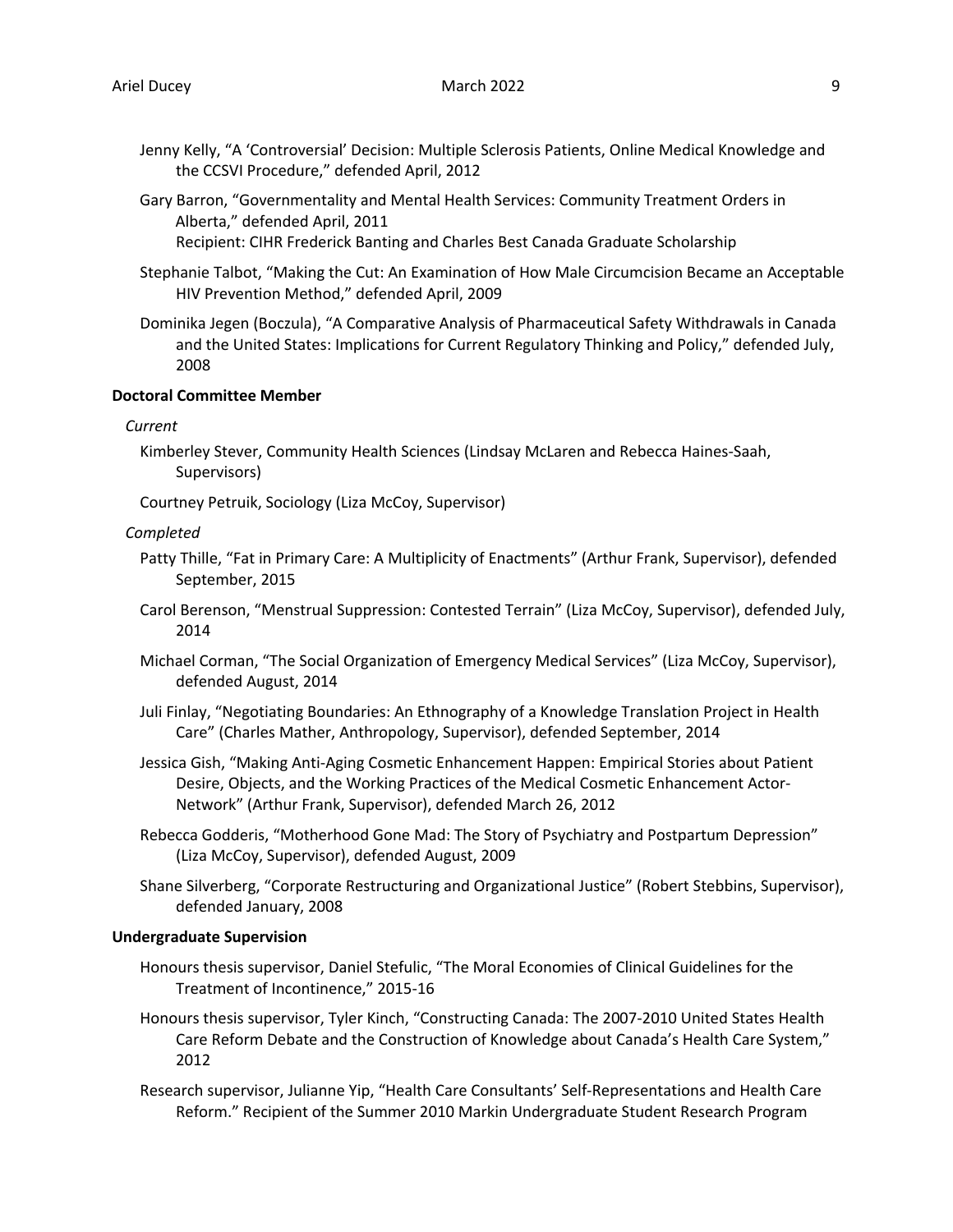(USRP) in Health and Wellness (\$6,000) and the Summer 2010 Program in Undergraduate Research Experience (PURE) (\$4,500, declined)

- Honours thesis supervisor, Aamir Bharmal, "Acceptable Care for People with Dementia," 2007. Recipient of Health Quality Council of Alberta Student Research Award (2006), \$5,000
- Honours thesis supervisor, Dominika Boczula,"Manipulating Science for the Promotion of Viagra: Evidence from the Medical Literature," 2006
- Honours thesis supervisor, Kristin McDonald, "Perspectives on Motherhood, Sexuality and Femininity Among Professionals Active in the Abortion Debate," 2006

#### **Examiner**

#### *Doctoral Candidates*

- Sarah Jacobs, PhD defense, Anthropology, "Chasing Giants: An Ethnography of Developments in Speed Skating" November 16, 2020 (Charles Mather, Supervisor)
- Carieta Thomas, Sociology, Candidacy Exams, August 24, 2020 (Pallavi Banerjee and Naomi Lightman, Supervisors)
- Nicholas Boettcher-Sheard, Community Health Sciences, Candidacy Exams, May 27, 2020 (Bonnie Lashewicz and Rebecca Saah, Supervisors)
- Anne Toohey, Community Health Sciences, Candidacy Exams, June 20, 2014 (Melanie Rock, Chair)
- Jeanna Parsons Leigh, Sociology, Candidacy Exams, December 8, 2010 (Liza McCoy, Chair)
- Darlene Himick, "Accounting for the Cost of Pensions," Doctoral defense, Sept. 17, 2010 (Haskayne School of Business, Dean Neu, Supervisor)
- Alyssa Jovanovic, Sociology, Candidacy Exams, May 2009 (Jean Wallace, Supervisor)
- Charlie Victorino, Sociology, Candidacy Exams, February 2009 (Anne Gauthier, Supervisor)

# *Master's Candidates*

- Claire Link, "'We are Bridging that Gap': Insights from Indigenous Hospital Liaisons for Improving Health Care for Indigenous Patients in Alberta," June 27, 2020 (Cora Voyageur, Supervisor)
- Negin Saheb Javaher, "Under the Neoliberal Blanket: Maternal Strategies in the Resettlement of Yazidi Refugees in Calgary," April 23, 2020 (Pallavi Banerjee, Supervisor)
- Jaya Dixit, "Expert Appetite: An Exploration of Doing and Documenting 'Healthy Living' Online," April 9, 2012 (Liza McCoy, Supervisor)
- Robin Mills, "A Study of Methods to Assess Women's Knowledge and Perceptions of HPV-DNA Testing and Cervical Cancer," Sept. 29, 2009 (Community Health Sciences, Billie Thurston, Supervisor)
- Kristin Spangenberg, "Men's Abuse Prevention Programming: A Case Study," May 2009, (Faculty of Social Work, Margaret Williams, Supervisor)
- Kristina Babich, "An Analysis of the Creation of the Canada Pension Plan," September 2007 (Daniel Béland, Supervisor)
- Anika Laale, "Corporatist Control, Job Satisfaction and Client Work Satisfaction: A Study of Human Service Providers," May 2006 (Jean Wallace, Supervisor)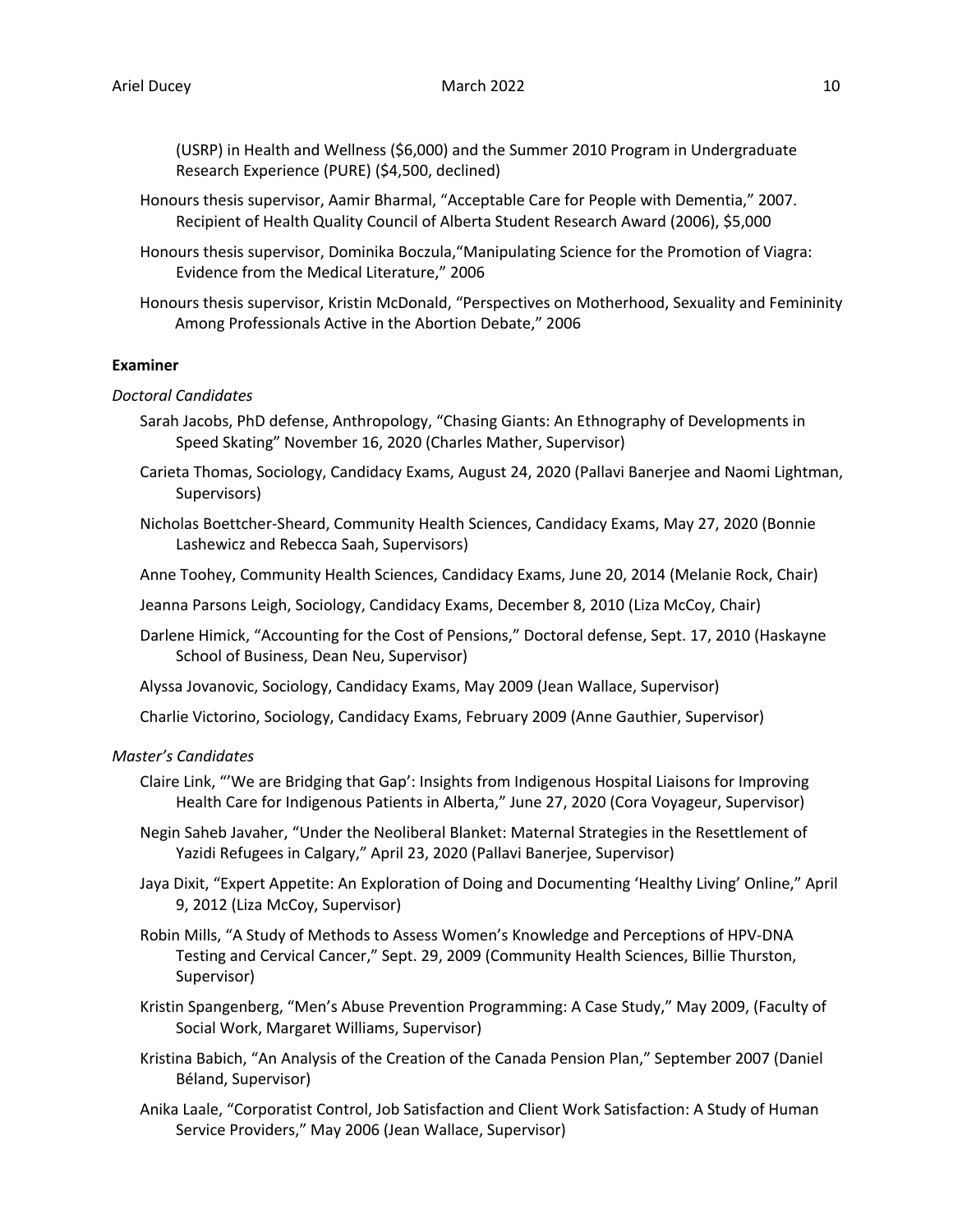- Bethany Beale, "Finding Common Ground: How Four Alberta Community Groups Apply the Concept of Synergy in Response to Oil and Gas Development," September 2006 (Tom Langford, Supervisor)
- Sarah Jacobs, "Exchanging Life: Managing Medical Uncertainty in the Treatment of End-Stage Renal Disease," September 2005 (Anthropology, Doyle Hatt, Supervisor)

# **Courses Taught**

#### *University of Calgary*

Sociology of Health and Illness (Soci 321) Classical Social Theory (Soci 331) Contemporary Social Theory (Soci 333) Sociology of the Body (Soci 407) Advanced Social Theory: Foucault and Sociology (Soci 485) Technoscience and Biomedicalization (Special Topics in the Sociology of Health and Illness, Soci 419) Graduate Seminar in the Sociology of Health and Illness (Soci 603) Doctoral Seminar in Social Theory (Soci 713)

*City University of New York (CUNY)*

Introduction to Sociology; Self and Society; Medical Sociology; Research Methods

# **ACADEMIC SERVICE**

# **To the Department**

Acting Head, March 9 – April 25, 2022 Director of Graduate Studies, January 2021 - present Co-Chair, Ad-Hoc Committee for Redesign of the MA Program, Sept 2020 - present Director of Undergraduate Studies, July 2017 – December 2020 Member (elected), Advisory Committee, July 2019 – June 2020 Member, Hiring Committee, Limited Term Instructor in Sociology, Spring 2019 Member, Undergraduate Studies Committee, Sept 2006 – May 2007; July 2014-July 2015 Member, Graduate Studies Committee, July 2011-April 2012, July 2015 – July 2016, July 2016 - 2017 Chair, Communications Committee, January 2008 – May 2009, January 2010 – Dec. 2010 Chair, Student Awards Committee, 2008, 2015, 2016 Member, Social Committee, July 2007 – December 2008 Member, Committee on Scholarly Events and Presentations, September 2005 – May 2006 Chair, Information Technologies Committee, January 2005 – April 2005

# **To the Faculty and University**

Member, Faculty of Arts Working Group (ad-hoc) for review of new credential proposals (Nov. 2020 – Feb. 2021)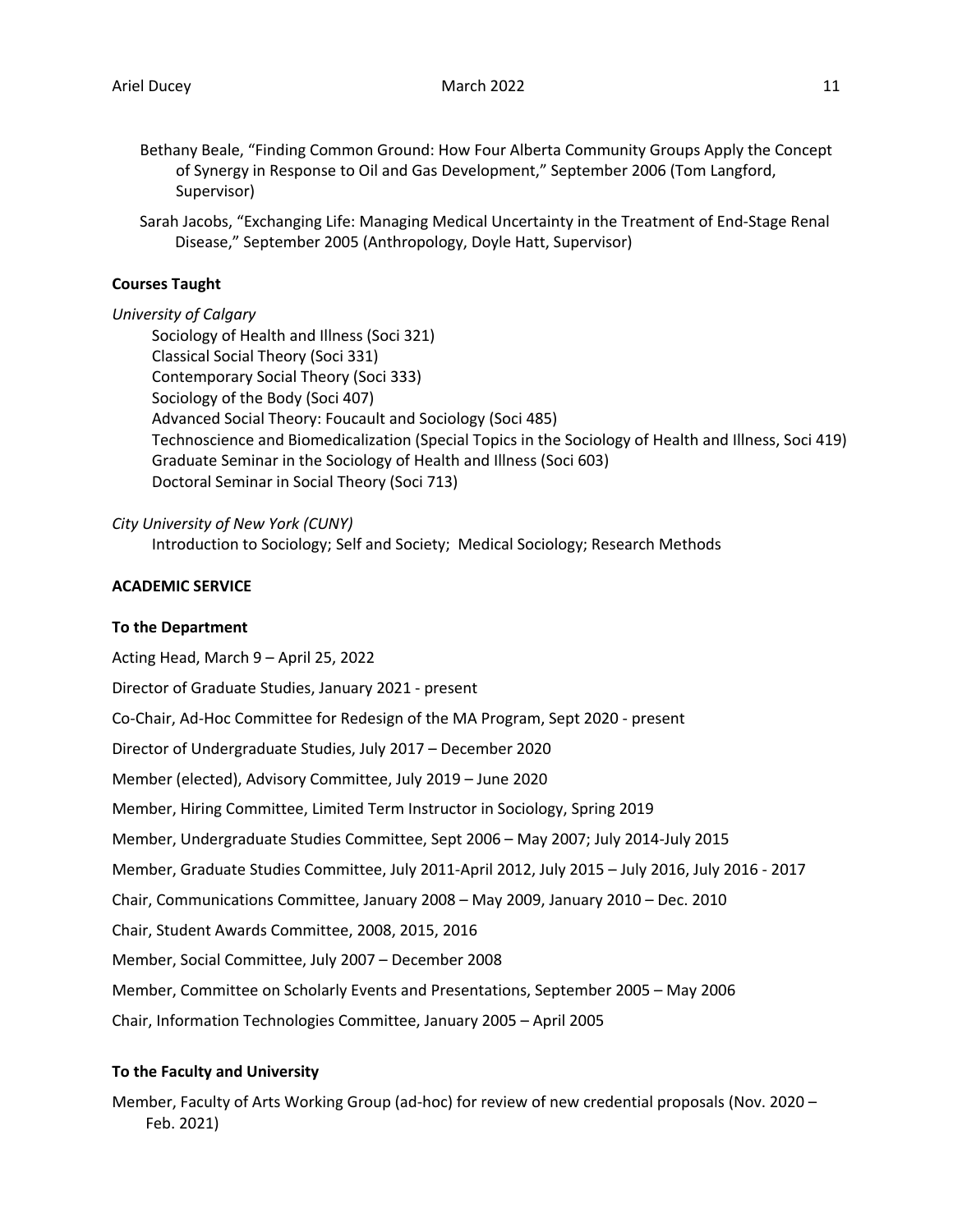Member, Curriculum and Advisory Review Committee, Faculty of Arts, July 2017 – December 2020

- Member, O'Brien Institute for Public Health, Health Policy Council, Feb. 2017 July 2018
- Reviewer, Canada Graduate Scholarship Competition, Master's and Doctoral, January April 2015; January – April 2016
- Member, Staff Affairs Committee, Faculty of Arts, April 2010 June 2010
- Member, Student Appeals Committee, January 2007 March 2008, November December 2008
- Invited Participant, Canada-U.S. Fulbright Program, Roundtable on U.S. Studies in Canada, Université de Montréal, May 2005
- Adjudicator, Canadian Studies Grant Program, Canadian Embassy, Washington Advocacy Secretariat, Academic Relations and Cultural Affairs, November, 2006

# **Service at the City University of New York**

- Student Representative, Faculty Membership Committee, Ph.D. Program in Sociology, CUNY Graduate Center, 1998-99, 2000-01
- Board Member, Center for the Study of Culture, Technology and Work, 1996 2004
- Student Representative, Admissions Committee, Ph.D. Program in Sociology, CUNY Graduate Center, 2000-01
- Steering Committee, *Shaping Conflicts*, Conference of the CUNY Center for Cultural Studies, Autonomedia Publishing, Research Institute for Experimental Architecture, April 1999

Department Representative, Doctoral Students' Council, CUNY Graduate Center, 1998-1999

# **EDITORIAL & PEER REVIEW**

Member, Advisory Board, Medicine and Society Section, *Canadian Medical Association Journal* (CMAJ)

Member, International Advisory Board, *Sociology of Health and Illness*, Wiley, UK, Oct. 2018 - present

Member, College of Reviewers, Canadian Institutes of Health Research (CIHR), 2018-present

Competitions served as reviewer:

- Health Policy & Systems Management Research Committee: December 2017; August 2020
- Project Grant competition Stage I, summer 2016

# **Peer Reviewer (journals):**

Biosocieties Canadian Journal of Public Health Canadian Medical Association Journal Culture, Health and Sexuality Digital Health Evidence and Policy Health Economics, Policy and Law

Health Education Journal Qualitative Sociology Signs Social Problems Social Science and Medicine Sociology of Health and Illness Work and Occupations